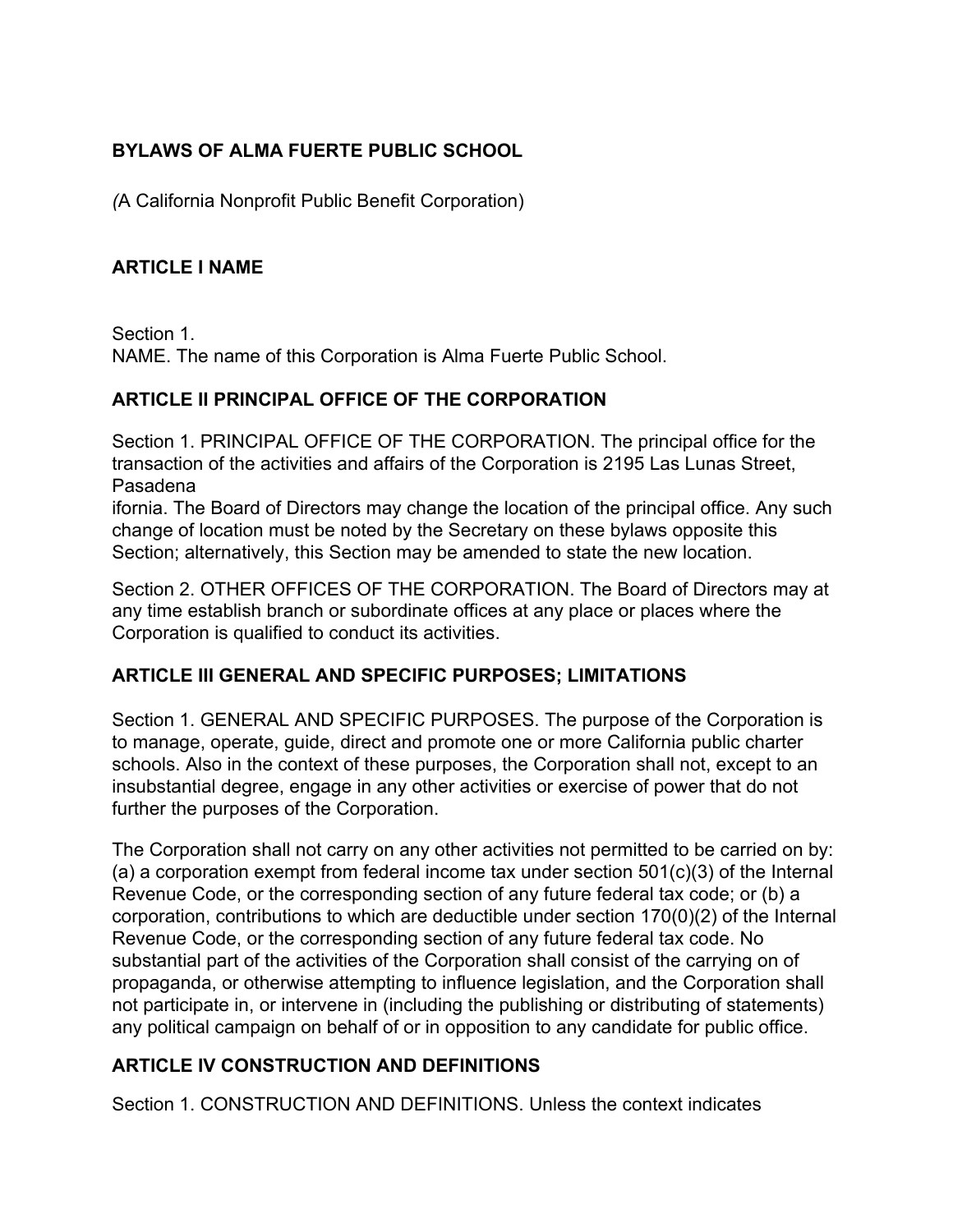otherwise, the general provisions, rules of construction, and definitions in the California Nonprofit Corporation Law shall govern the construction of these bylaws. Without limiting the generality of the preceding sentence, the masculine gender includes the feminine and neuter, the singular includes the plural, and the plural includes the singular, and the term "person" includes both a legal entity and a natural person.

# **ARTICLE V DEDICATION OF ASSETS**

Section 1. DEDICATION OF ASSETS. The Corporation's assets are irrevocably dedicated to public benefit purposes as set forth in the Charter School's Charter. No part of the net earnings, properties, or assets of the Corporation, on dissolution or otherwise, shall inure to the private person or individual, or to any director or officer of the Corporation. On liquidation or dissolution, all properties and assets remaining after payment, or provision for payment, of all debts and liabilities of the Corporation shall be distributed to a nonprofit fund, foundation, or corporation that is organized and operated exclusively for charitable purposes and that has established its exempt status under Internal Revenue Code section 501(c)(3).

# **ARTICLE VI CORPORATIONS WITHOUT MEMBERS**

Section 1. CORPORATIONS WITHOUT MEMBERS. The Corporation shall have no voting members within the meaning of the Nonprofit Corporation Law. The Corporation's Board of Directors may, in its discretion, admit individuals to one or more classes of non-voting members; the class or classes shall have such rights and obligations as the Board of Directors finds appropriate.

## **ARTICLE VII BOARD OF DIRECTORS**

Section 1. GENERAL POWERS. Subject to the provisions and limitations of the California Nonprofit Public Benefit Corporation Law and any other applicable laws, and subject to any limitations of the articles of incorporation or bylaws, the Corporation's activities and affairs shall be managed, and all corporate powers shall be exercised, by or under the direction of the Board of Directors ("Board").

Section 2. SPECIFIC POWERS. Without prejudice to the general powers set forth in Section 1 of these bylaws, but subject to the same limitations, the Board of Directors shall have the power to:

Appoint and remove, at the pleasure of the Board of Directors, all corporate officers, agents, and employees; prescribe powers and duties for them as are consistent with the law, the articles of incorporation, and these bylaws; fix their compensation; and require from them security for faithful service.

Change the principal office or the principal business office in California from one location to another; cause the Corporation to be qualified to conduct its activities in any other state, territory, dependency, or country; conduct its activities in or outside California.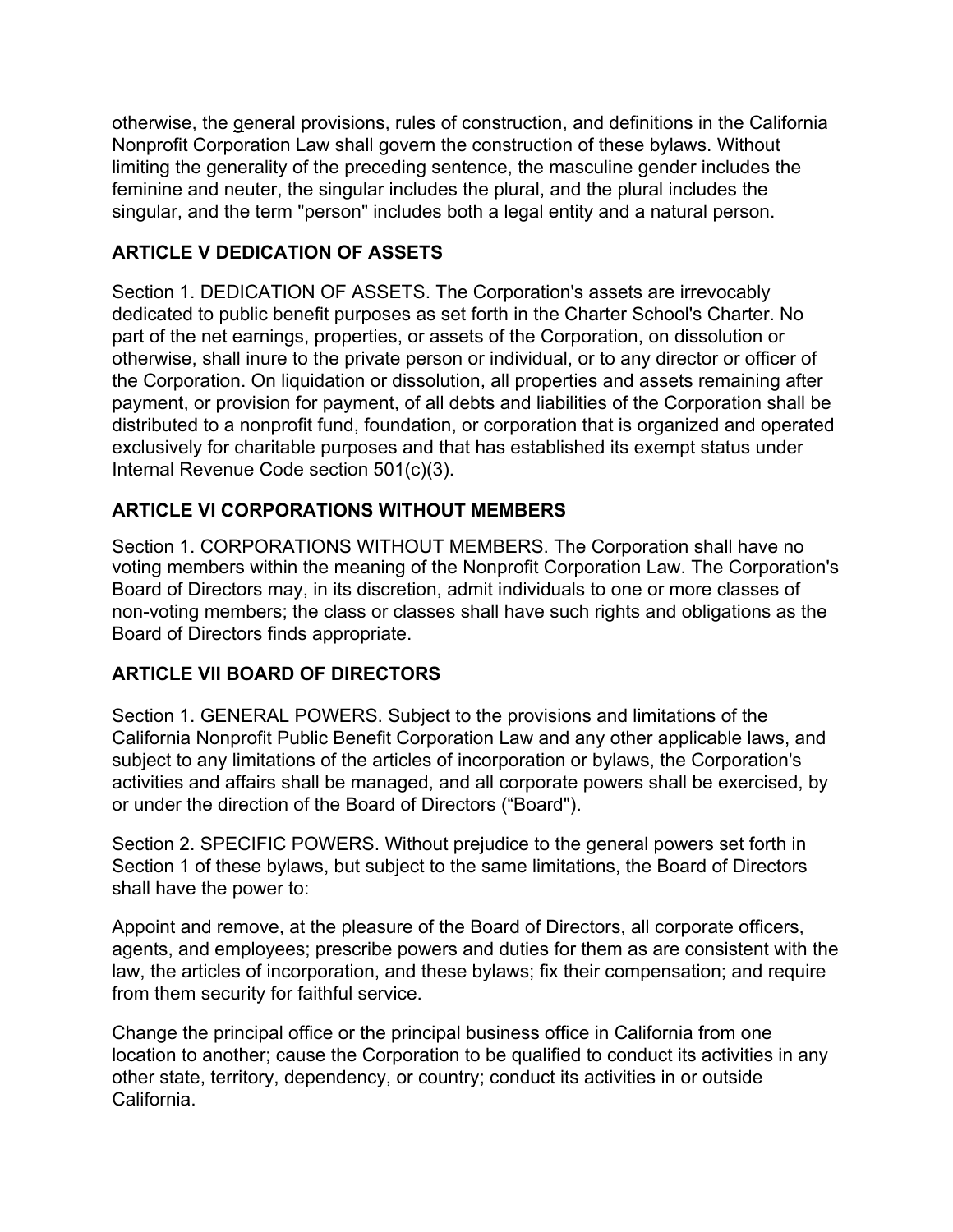### C.

Borrow money and incur indebtedness on the Corporation's behalf and cause to be executed and delivered for the Corporation's purposes, in the corporate name, promissory notes, bonds, debentures, deeds of trust, mortgages, pledges, hypothecations, and other evidences of debt and securities.

#### d.

Adopt and use a corporate seal.

Section 3. DESIGNATED DIRECTORS AND TERMS. The number of directors shall be no less than five (5) and no more than nine (9), unless changed by amendments to these bylaws. All directors shall have full voting rights, including any representative appointed by the charter authorizer as consistent with Education Code Section 47604(b). If the charter authorizer appoints a representative to serve on the Board of Directors, the Corporation may appoint an additional director to ensure an odd number of Board members. All directors shall be designated by the existing Board of Directors.

Each director shall hold office, unless otherwise removed from office in accordance with these bylaws, for one (1) year and until a successor director has been designated and qualified.

Section 4. RESTRICTION ON INTERESTED PERSONS AS DIRECTORS. No more than 49% of the persons serving on the Board of Directors may be interested persons. An interested person is (a) any person compensated by the Corporation for services rendered to it within the previous 12 months, whether as a full-time or part-time employee, independent contractor, or otherwise, excluding a**ny reasonable compensation paid to a directo**r as director; and (b) any brother, sister, ancestor, descendant, spouse, brother-in-law, sister-in-law, son-in-law, daughter-in law, mother-in-law, or father-in-law of such person. The Board may adopt other policies circumscribing potential conflicts of interest.

Section 5. DIRECTORS' TERM. Each director shall hold office for one (1) year and until a successor director has been designated and qualified.

Section 6. NOMINATIONS BY COMMITTEE. The Chair of the Board of Directors or, if none, the President will appoint a committee to designate qualified candidates for election to the Board of Directors at least thirty (30) days before the date of any election of directors. The nominating committee shall make its report at least seven *(*7) days before the date of the election or at such other time as the Board of Directors may set and the Secretary shall forward to each Board member, with the notice of meeting required by these bylaws, a list of all candidates nominated by committee.

Section 7. USE OF CORPORATE FUNDS TO SUPPORT NOMINEE. If more people have been nominated for director than can be elected, no corporation funds may be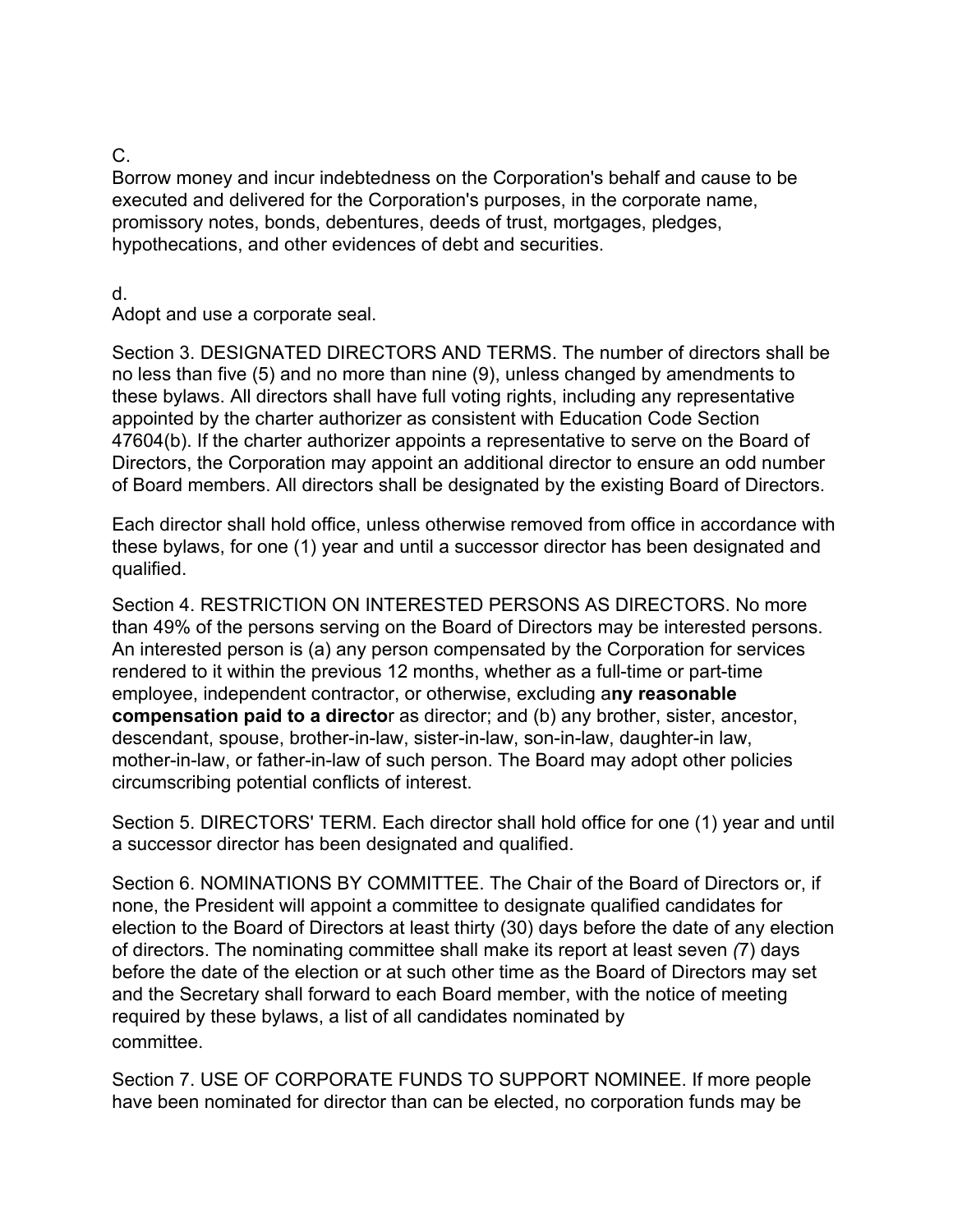expended to support a nominee without the Board's authorization.

Section 8. EVENTS CAUSING VACANCIES ON BOARD. A vacancy or vacancies on the Board of Directors shall occur in the event of (a) the death, resignation, or removal of any director; (b) the declaration by resolution of the Board of Directors of a vacancy in the office of a director who has been convicted of a felony, declared of unsound mind by a court order, or found by final order or judgment of any court to have breached a duty under California Nonprofit Public Benefit Corporation Law, Chapter 2, Article 3; or (C) the increase of the authorized number of directors.

Section 9. RESIGNATION OF DIRECTORS. Except as provided below, any director may resign by giving written notice to the Chair of the Board, if any, or to the President, or the Secretary, or to the Board. The resignation shall be effective when the notice is given unless the notice specifies a later time for the resignation to become effective. If a director's resignation is effective at a later time, the Board of Directors may elect a successor to take office as of the date when the resignation becomes effective.

Section 10. DIRECTOR MAY NOT RESIGN IF NO DIRECTOR REMAINS. Except on notice to the California Attorney General, no director may resign if the Corporation would be left without a duly elected director or directors.

Section 11. REMOVAL OF DIRECTORS. Any director may be removed, with or without cause, by the vote of the majority of the members of the entire Board of Directors at a special meeting called for that purpose, or at a regular meeting, provided that notice of that meeting and of the removal questions are given in compliance with the provisions of the Ralph M. Brown Act. (Chapter 9 (commencing with Section 54950) of Division 2 of Title 5 of the Government Code). Any vacancy caused by the removal of a director shall be filled as provided in Section 12.

Section 12. VACANCIES FILLED BY BOARD. Vacancies on the Board of Directors may be filled by approval of the Board of Directors or, if the number of directors then in office is less than a quorum, by (a) the affirmative vote of a majority of the directors then in office at a regular or special meeting of the Board, or (b) a sole remaining director.

Section 13. NO VACANCY ON REDUCTION OF NUMBER OF DIRECTORS. Any reduction of the authorized number of directors shall not result in any directors being removed before his or her term of office expires.

Section 14. PLACE OF BOARD OF DIRECTORS MEETINGS. Meetings shall be held at the principal office of the Corporation. The Board of Directors may also designate that a meeting be held at any place within the granting agency's boundaries designated in the notice of the meeting. All meetings of the Board of Directors shall be called, held and conducted in accordance with the terms and provisions of the Ralph M. Brown Act, California Government Code Sections 54950, et seq., as said chapter may be modified by subsequent legislation.

Section 15. MEETINGS; ANNUAL MEETINGS. All meetings of the Board of Directors and its committees shall be called, noticed, and held in compliance with the provisions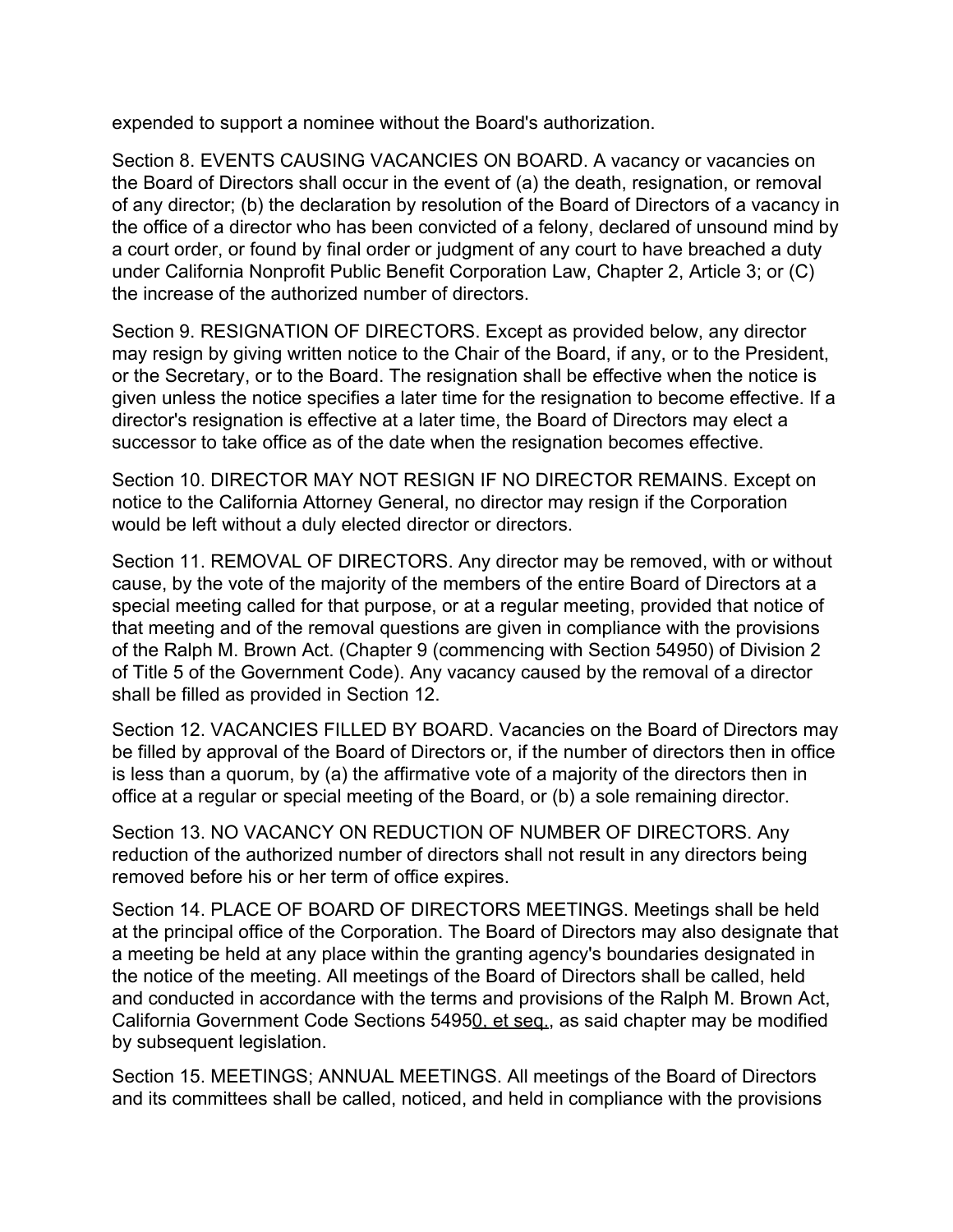of the Ralph M. Brown Act ("Brown Act"). (Chapter 9 (commencing with Section 54950) of Division 2 of Title 5 of the Government Code). The Board of Directors shall meet annually for the purpose of organization, appointment of officers, and the transaction of such other business as may properly be brought before the meeting. This meeting shall be held by June 30 of each year at a time, date, and place as noticed by the Board of Directors in accordance with the Brown Act.

Section 16. REGULAR MEETINGS. Regular meetings of the Board of Directors, including annual meetings, shall be held at such times and places as may from time to time be fixed by the Board of Directors. At least 72 hours before a regular meeting, the Board of Directors, or its designee shall post an agenda containing a brief general description of each item of business to be transacted or discussed at the meeting.

Section 17. SPECIAL MEETINGS. Special meetings of the Board of Directors for any purpose may be called at any time by the Chair of the Board of Directors, if there is such an officer, or a majority of the Board of Directors. If a Chair of the Board has not been elected then the President is authorized to call a special meeting in place of the Chair of the Board. The party calling a special meeting shall determine the place, date, and time thereof.

Section 18. NOTICE OF SPECIAL MEETINGS. In accordance with the Brown Act, special meetings of the Board of Directors may be held only after twenty-four (24) hours notice is given to the public through the posting of an agenda. Directors shall also receive at least twenty-four *(*24) hours notice of the special meeting, in the manner:

a. Any such notice shall be addressed or delivered to each director at the director's address as it is shown on the records of the Corporation, or as may have been given to the Corporation by the director for purposes of notice, or, if an address is not shown on the Corporation's records or is not readily ascertainable, at the place at which the meetings of the Board of Directors are regularly held.

b. Notice by mail shall be deemed received at the time a properly addressed written notice is deposited in the United States mail, postage prepaid. Any other written notice shall be deemed received at the time it is personally delivered to the recipient or is delivered to a common carrier for transmission, or is actually transmitted by the person giving the notice by electronic means to the recipient. Oral notice shall be deemed received at the time it is communicated, in person or by telephone or wireless, to the recipient or to a person at the office of the recipient whom the person giving the notice has reason to believe will promptly communicate it to the receiver.

c. The notice of special meeting shall state the time of the meeting, and the place if the place is other than the principal office of the Corporation, and the general nature of the business proposed to be transacted at the meeting. No business, other than the business the general nature of which was set forth in the notice of the meeting, may be transacted at a special meeting.

Section 19. QUORUM. A majority of the directors then in office shall constitute a quorum. All acts or decisions of the Board of Directors will be by majority vote of the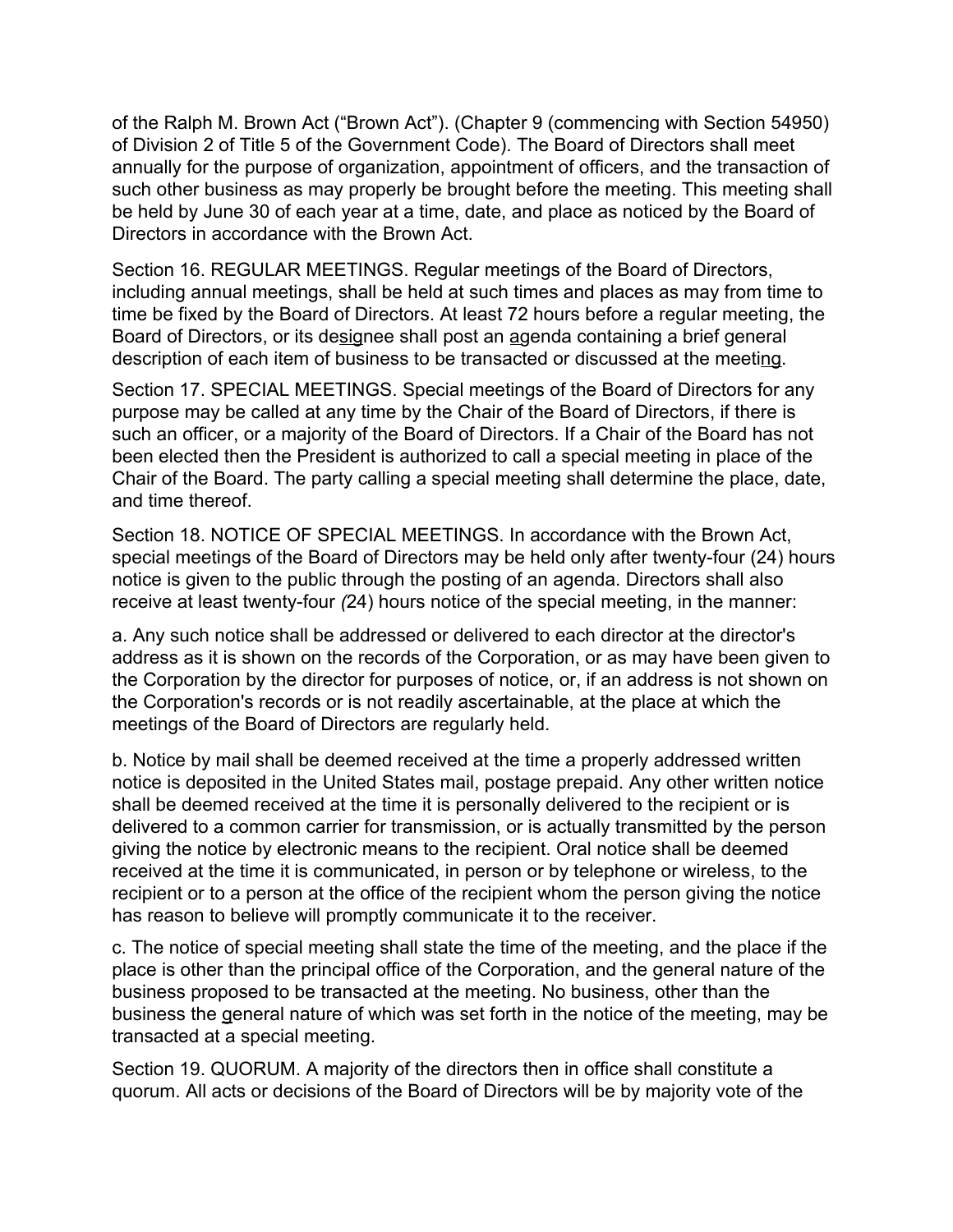directors in attendance, based upon the presence of a quorum. Should there be less than a majority of the directors present at any meeting, the meeting shall be adjourned. The directors present at a duly called and held meeting at which a quorum is initially present may continue to do business notwithstanding the loss of a quorum at the meeting due to a withdrawal of directors from the meeting, provided that any action thereafter taken must be approved by at least a majority of the required quorum for such meeting or such greater percentage as may be required by law, the Articles of Incorporation or these Bylaws. Directors may not vote by proxy. The vote or abstention of each board member present for each action taken shall be publicly reported.

Section 20. TELECONFERENCE MEETINGS. Members of the Board of Directors may participate in teleconference meetings so long as all of the following requirements in the Brown Act are complied with:

#### a.

At a minimum, a quorum of the members of the Board of Directors shall participate in the teleconference meeting from locations within the boundaries of the school district in which the Charter School operates;

All votes taken during a teleconference meeting shall be by roll call;

If the Board of Directors elects to use teleconferencing, it shall post agendas at all teleconference locations with each teleconference location being identified in the notice and agenda of the meeting;

### d.

All locations where a member of the Board of Directors participates in a meeting via teleconference must be fully accessible to members of the public and shall be listed on the agenda;

#### e.

Members of the public must be able to hear what is said during the meeting and shall be provided with an opportunity to address the Board of Directors directly at each teleconference location; and

The agenda shall indicate that members of the public attending a meeting conducted via teleconference need not give their name when entering the conference call."

Section 21. ADJOURNMENT. A majority of the directors present, whether or not a quorum is present, may adjourn any Board of Directors meeting to another time or place. Notice of such adjournment to another time or place shall be given, prior to the time schedule for the continuation of the meeting, to the directors who were not present at the time of the adjournment, and to the public in the manner prescribed by any applicable public open meeting law.

Section 22. COMPENSATION AND REIMBURSEMENT. Directors may not receive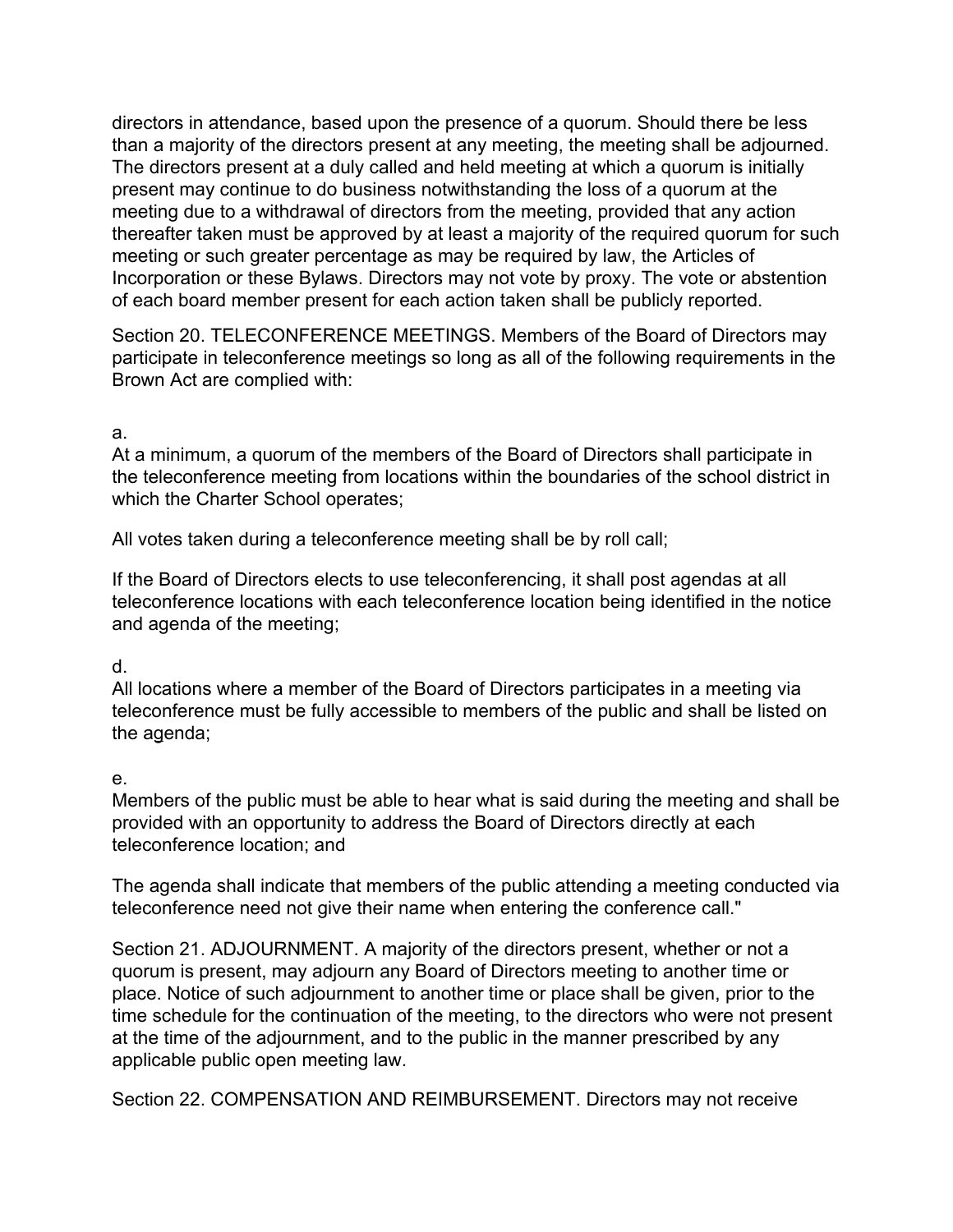compensation for their services as directors or officers, only such reimbursement of expenses as the Board of Directors may establish by resolution to be just and reasonable as to the Corporation at the time that the resolution is adopted.

Section 23. CREATION AND POWERS OF COMMITTEES. The Board, by resolution adopted by a majority of the directors then in office, may create one or more committees of the Board, each consisting of two or more directors and no one who is not a director, to serve at the pleasure of the Board. Appointments to committees of the Board of Directors shall be by majority vote of the directors then in office. The Board of Directors may appoint one or more directors as alternate members of any such committee, who may replace any absent member at any meeting. Any such committee shall have all the authority of the Board, to the extent provided in the Board of Directors' resolution, except that no committee may:

Take any final action on any matter that, under the California Nonprofit Public

1 This means that members of the Board of Directors who choose to utilize their homes or offices as teleconference locations must open these locations to the public and accommodate any members of the public who wish to attend the meeting at that location. 2 The Brown Act prohibits requiring members of the public to provide their names as a condition of attendance at the meeting.

Benefit Corporation Law, also requires approval of the members or approval of a majority of all members;

Fill vacancies on the Board of Directors or any committee of the Board;

Fix compensation of the directors for serving on the Board of Directors or on any committee;

Amend or repeal bylaws or adopt new bylaws;

Amend or repeal any resolution of the Board of Directors that by its express terms is not so amendable or subject to repeal;

Create any other committees of the Board of Directors or appoint the members of committees of the Board;

Expend corporate funds to support a nominee for director if more people have been nominated for director than can be elected; or

h.

Approve any contract or transaction to which the Corporation is a party and in which one or more of its directors has a material financial interest.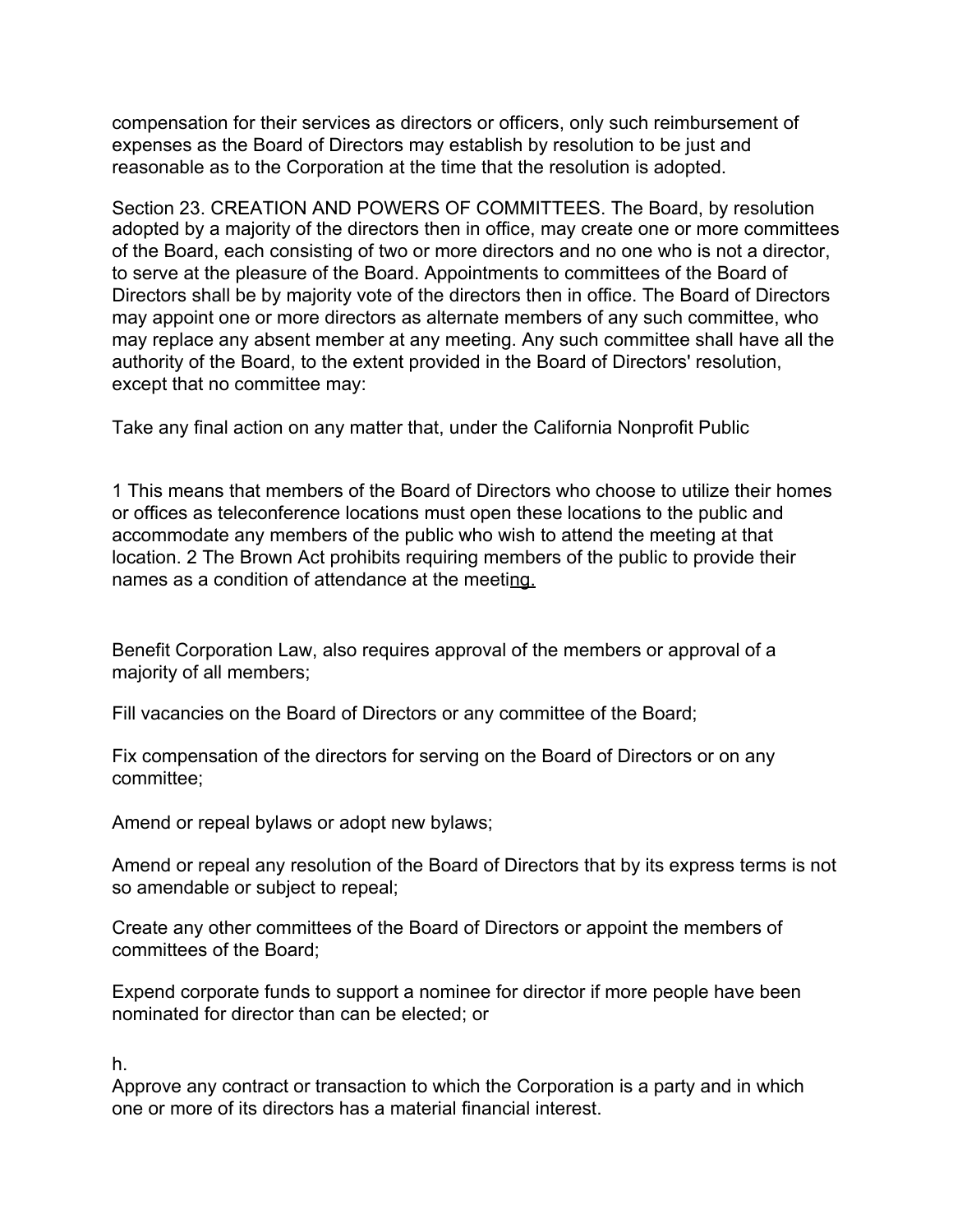The Board may also create one or more advisory committees composed of directors and non-directors. It is the intent of the Board to encourage the participation and involvement of faculty, staff, parents, students and administrators through attending and participating in open committee meetings. The Board may establish, by resolution adopted by a majority of the directors then in office, advisory committees to serve at the pleasure of the Board.

Section 24. MEETINGS AND ACTION OF COMMITTEES. Meetings and actions of committees of the Board of Directors shall be governed by, held, and taken under the provisions of these bylaws concerning meetings, other Board of Directors' actions, and the Brown Act, if applicable, except that the time for general meetings of such committees and the calling of special meetings of such committees may be set either by Board of Directors' resolution or, if none, by resolution of the committee. Minutes of each meeting shall be kept and shall be filed with the corporate records. The Board of Directors may adopt rules for the governance of any committee as long as the rules are consistent with these bylaws. If the Board of Directors has not adopted rules, the committee may do so.

Section 25. NON-LIABILITY OF DIRECTORS. No director shall be personally liable for the debts, liabilities, or other obligations of the Corporation.

Section 26. COMPLIANCE WITH LAWS GOVERNING STUDENT RECORDS. The Charter School and the Board of Directors shall comply with all applicable provisions of the Family Education Rights Privacy Act ("FERPA") as set forth in Title 20 of the United States Code Section 1232g and attendant regulations as they may be amended from time to time.

### **ARTICLE VIII OFFICERS OF THE CORPORATION**

Section 1. OFFICES HELD. The officers of the Corporation shall be a Chair of the Board, a Vice-Chair of the Board, a President, a Secretary, and a Treasurer. The officers, in addition to the corporate duties set forth in this Article VIII, shall also have administrative duties as set forth in any applicable contract for employment or job specification.

Section 2. DUPLICATION OF OFFICE HOLDERS. Any number of offices may be held by the same person, except that neither the Secretary nor the Treasurer may serve concurrently as either the President or the Chair of the Board.

Section 3. ELECTION OF OFFICERS. The officers of the Corporation shall serve a one (1) year term that is renewable. Officers shall be chosen annually by the Board of Directors and shall serve at the pleasure of the Board, subject to the rights of any officer under any employment contract.

Section 4. REMOVAL OF OFFICERS. Without prejudice to the rights of any officer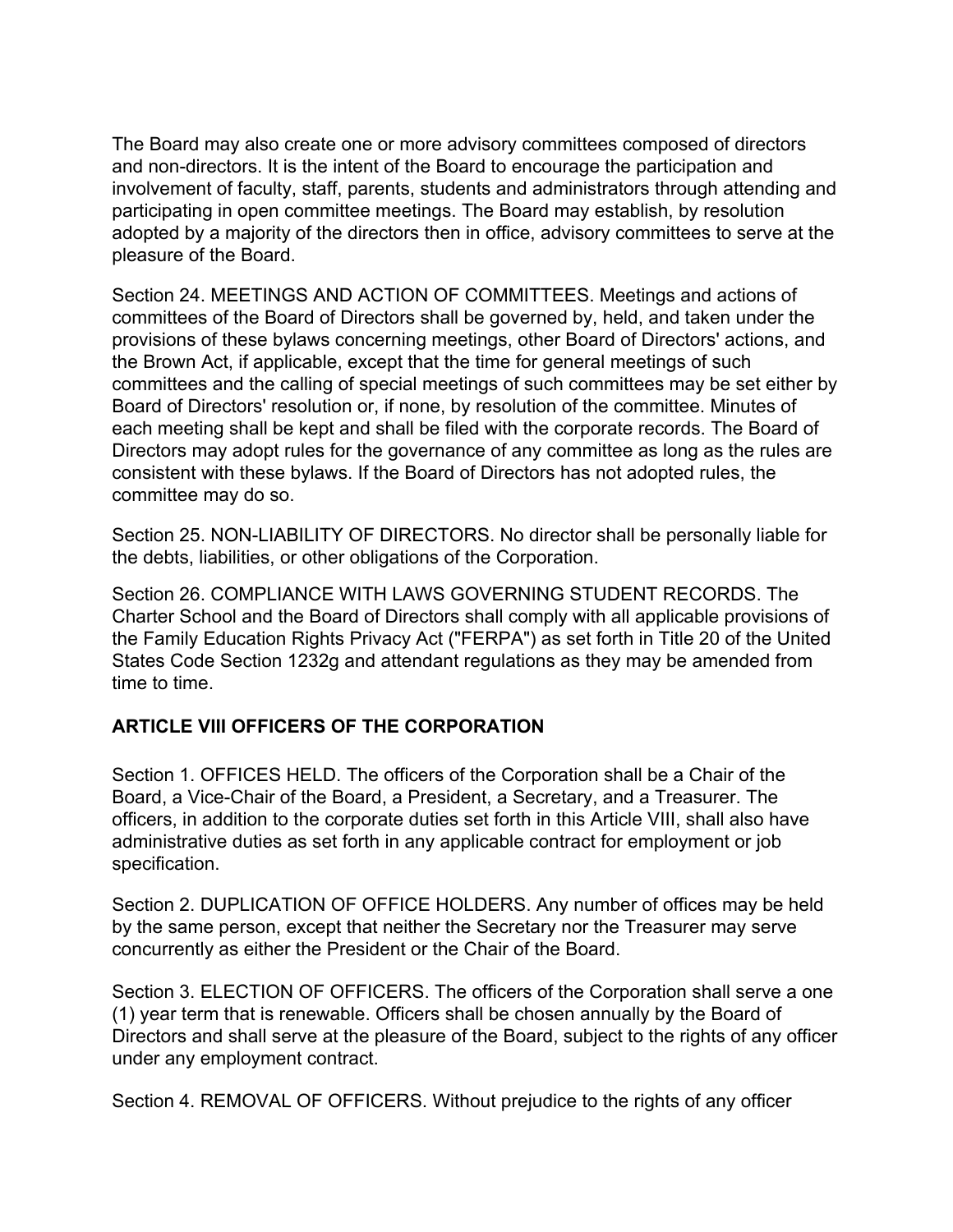under an employment contract, the Board of Directors may remove any officer with or without **cause.**

Section 5. RESIGNATION OF OFFICERS. Any officer may resign at any time by giving written notice to the Board. The resignation shall take effect on the date the notice is received or at any later time specified in the notice. Unless otherwise specified in the notice, the resignation need not be accepted to be effective. Any resignation shall be without prejudice to any rights of the Corporation under any contract to which the officer is a party.

Section 6. VACANCIES IN OFFICE. A vacancy in any office because of death, resignation, removal, disqualification, or any other cause shall be filled in the manner prescribed in these bylaws for normal appointment to that office, provided, however, that vacancies need not be filled on an annual basis.

Section 7. CHAIR OF THE BOARD. The Chair of the Board of Directors shall preside at the Board of Directors' meetings. The duties of the Chair of the Board shall also include coordinating with the School Co-Directors, board officers, and committee chairs to develop the agenda for board meetings; disseminating important information to the other members of the Board; reviewing operational effectiveness and setting organizational priorities for future development; appointing committee Chairs; and monitoring the effectiveness of the Board's governing processes and addressing deficits of Board operations. The Chair of the Board shall exercise and perform such other powers and duties as the Board of Directors may assign from time to time. A Vice-Chair of the Board of Directors shall also be elected. In the absence of the Chair, the Vice-Chair shall preside at Board of Directors meetings and shall exercise and perform such other powers and duties as the Board of Directors may assign from time to time.

Section 8. PRESIDENT. The President, also known as the Co-Director of Operations, shall be the general manager of the Corporation and shall supervise, direct, and control the Corporation's activities, affairs, and officers as fully described in any applicable employment contract, agreement, or job specification. The President shall have such other powers and duties as the Board of Directors or the bylaws may require. If there is no Chair of the Board, the President shall also preside at the Board of Directors' meetings.

Section 9. SECRETARY. The Secretary shall keep or cause to be kept, at the Corporation's principal office or such other place as the Board of Directors may direct, a book of minutes of all meetings, proceedings, and actions of the Board and of committees of the Board. The minutes of meetings shall include the time and place that the meeting was held; whether the meeting was annual, regular, special, or emergency and, if special or emergency, how authorized; the notice given; the names of the directors present at Board of Directors and committee meetings, and the vote or abstention of each board member present for each action taken.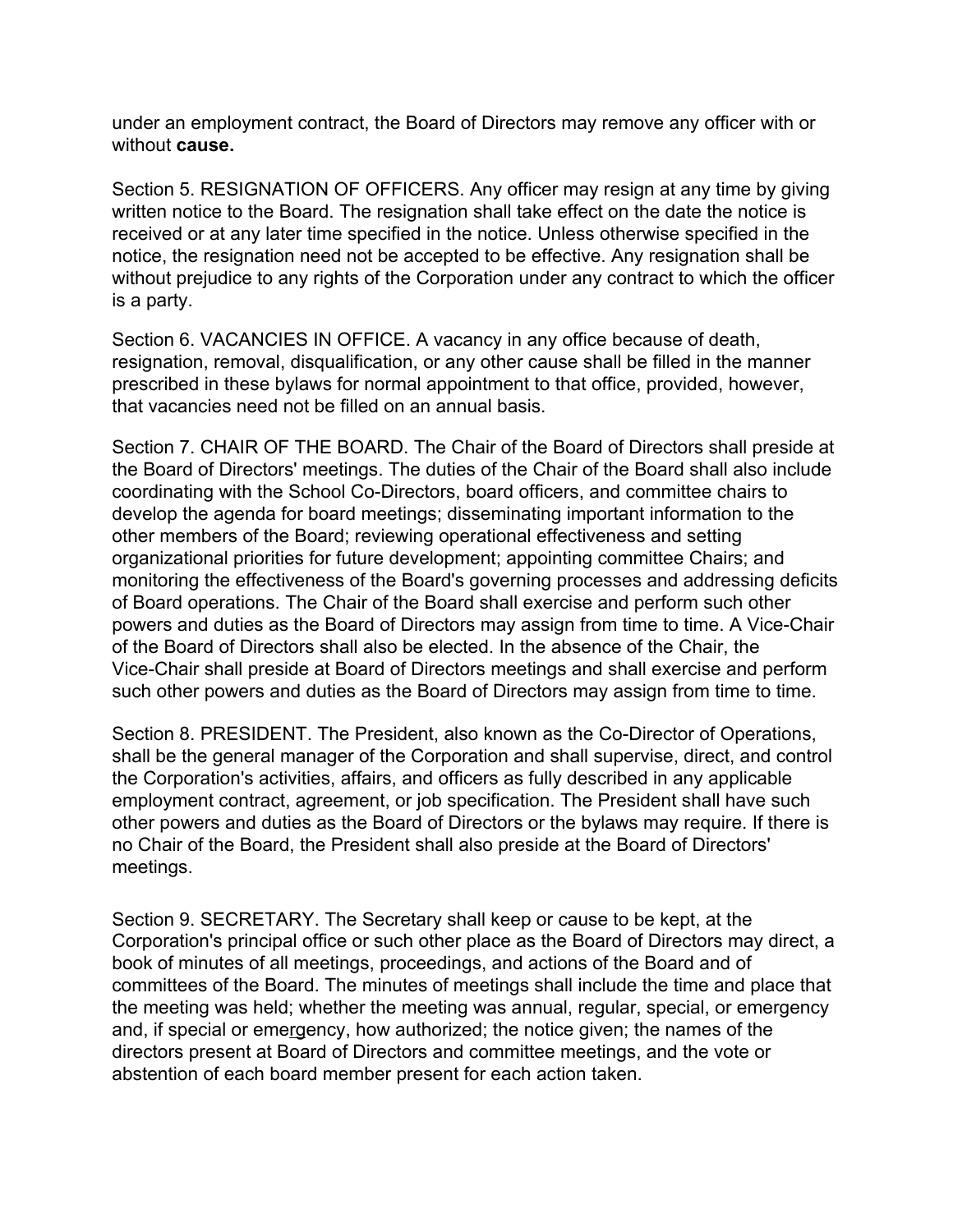The Secretary shall keep or cause to be kept, at the principal California office, a copy of the articles of incorporation and bylaws, as amended to date.

The Secretary shall give, or cause to be given, notice of all meetings of the Board and of committees of the Board of Directors that these bylaws require to be given. The Secretary shall keep the corporate seal, if any, in safe custody and shall have such other powers and perform such other duties as the Board of Directors or the bylaws may require.

Section 10. TREASURER. The Treasurer shall keep and maintain, or cause to be kept and maintained, adequate and correct books and accounts of the Corporation's properties and transactions. The Treasurer shall send or cause to be given to directors such financial statements and reports as are required to be given by law, by these bylaws, or by the Board. The books of account shall be open to inspection by any director at all reasonable times.

The duties of the Treasurer shall also include serving as the chair of the Finance Committee; ensuring that the School complies with district, state, federal, and other statutory reporting requirements; working with the Board Chair and Co-Directors to ensure financial records are current and accurate; participating in the preparation of the annual budget; vetting and recommending an external auditor to the Board for the annual financial audit; working with the school's administrative staff to ensure that complete financial records are made available if requested by auditors, the authorizer, or other entitled parties; reviewing monthly financial statements prepared by the school's administrative staff and business service provider, ensuring that required financial reports are prepared accurately and in a timely manner; reporting to th regularly to ensure that the Board is fully aware of and understands the financial health of the organization; performing other duties incident to the office of Treasurer and as prescribed in the Bylaws

The Treasurer shall (a) deposit, or cause to be deposited, all money and other valuables in the name and to the credit of the Corporation with such depositories as the Board of Directors may designate; (b) disburse the corporation's funds as the Board of Directors may order; (c) render to the President, Chair of the Board, if any, and the Board, when requested, an account of all transactions as Treasurer and of the financial condition of the Corporation, and (d) have such other powers and perform such other duties as the Board, contract, job specification, or the bylaws may require.

If required by the Board, the Treasurer shall give the Corporation a bond in the amount and with the surety or sureties specified by the Board of Directors for faithful performance of the duties of the office and for restoration to the Corporation of all of its books, papers, vouchers, money, and other property of every kind in the possession or under the control of the Treasurer on his or her death, resignation, retirement, or removal from office.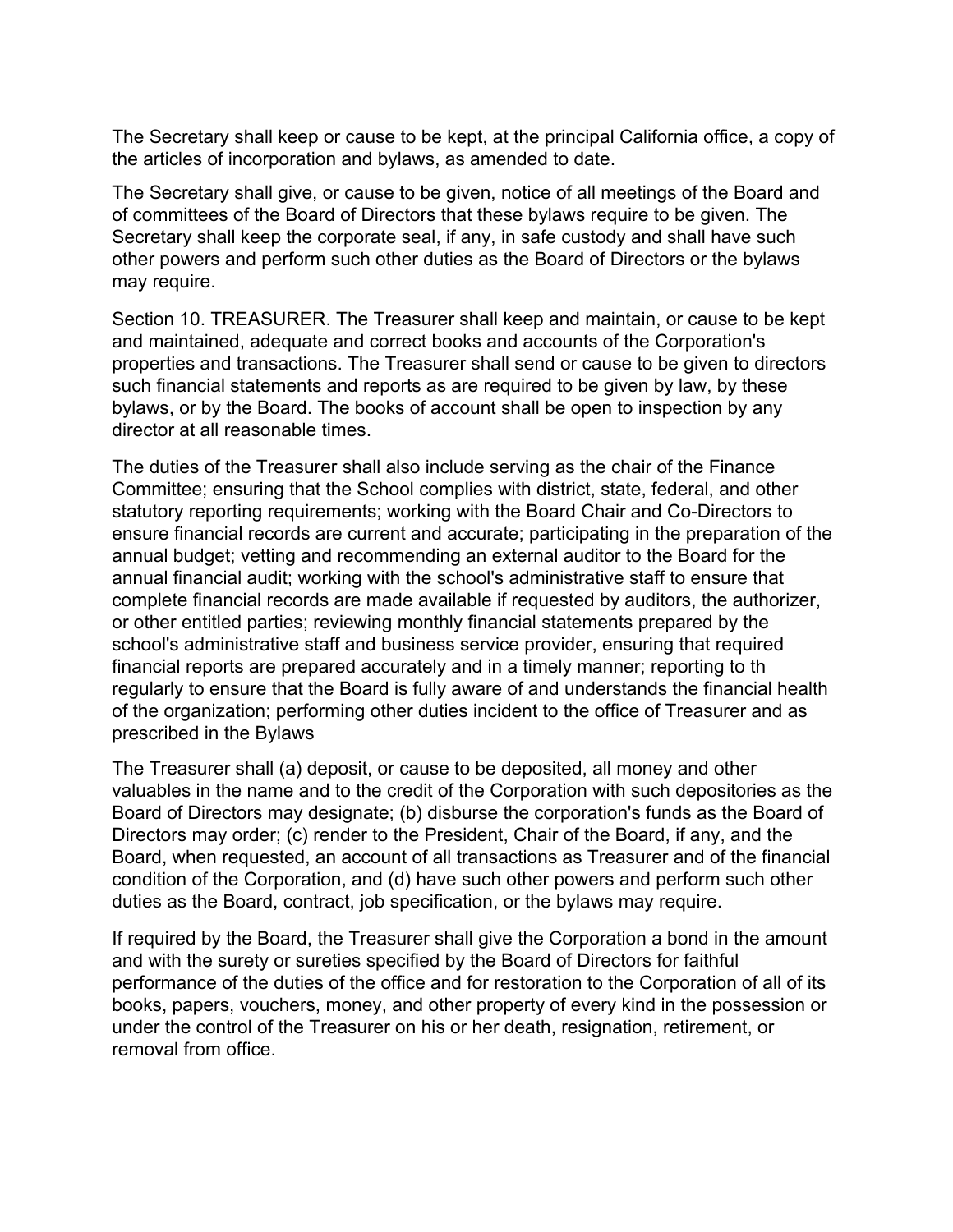### **ARTICLE IX CONTRACTS WITH DIRECTORS**

Section 1. CONTRACTS WITH DIRECTORS. The Corporation shall not enter into a contract or transaction in which a director directly or indirectly has a material financial interest (nor any other corporation, firm, association, or other entity in which one or more of this Corporation's directors are directors have a material financial interest) unless all of the following apply:

#### а*.*

The director with a material financial interest in the proposed contract or transaction fully discloses his/her financial interest in such contract or transaction in good faith and said disclosure is noted in the Board of Directors meeting minutes.

The director with a material financial interest in the proposed contractor transaction recuses himself/herself from any participation whatsoever in the proposed contract or transaction (i.e., the interested director who recuses himself/herself shall refrain from voting on the matter and shall leave the room during Board discussion and when the final vote is taken).

Such contract or transaction is authorized in good faith by a majority of the Board of Directors by a vote sufficient for that purpose.

Before authorizing or approving the transaction, the Board of Directors considers and in good faith decides after reasonable investigation that the corporation could not obtain a more advantageous arrangement with reasonable effort under the circumstances.

The corporation for its own benefit enters into the transaction, which is fair and reasonable to the corporation at the time the transaction was entered into.

This Section does not apply to a transaction that is part of an educational or charitable program of this corporation if it (a) is approved or authorized by the corporation in good faith and without unjustified favoritism and (b) results in a benefit to one or more directors or their families because they are in the class of persons intended to be benefited by the educational or charitable program of this corporation.

### **ARTICLE X CONTRACTS WITH NON-DIRECTOR DESIGNATED EMPLOYEES**

Section 1. CONTRACTS WITH NON-DIRECTOR DESIGNATED EMPLOYEES. The Corporation shall not enter into a contract or transaction in which a non-director designated employee (e.g., officers and other key decision-making employees) directly or indirectly has a material financial interest unless all of the requirements in the Corporation's Conflict of Interest

Code have been fulfilled.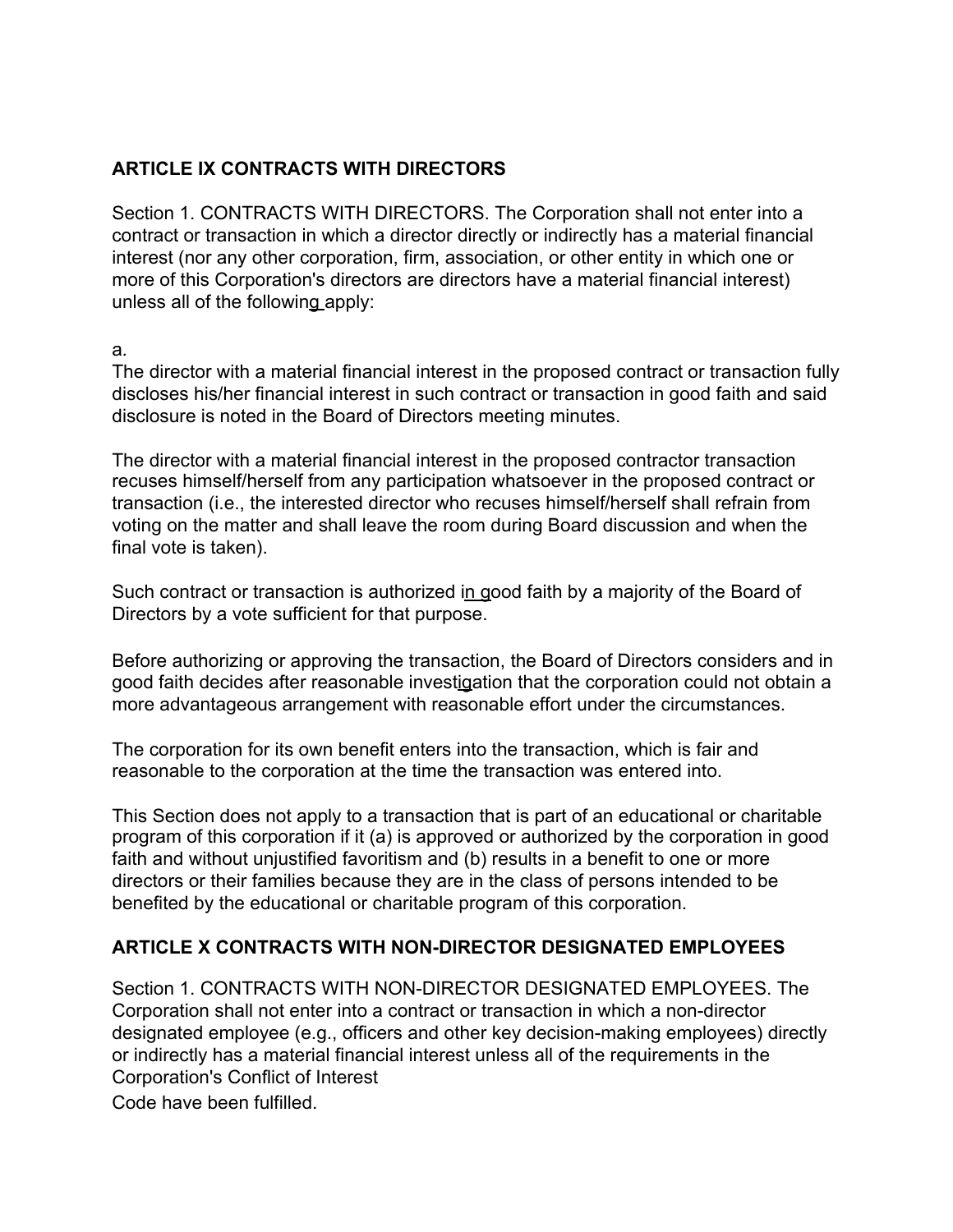# **ARTICLE XI**

## **LOANS TO DIRECTORS AND OFFICERS**

Section 1. LOANS TO DIRECTORS AND OFFICERS. The Corporation shall not lend any money or property to or guarantee the obligation of any director or officer without the approval of the California Attorney General; provided, however, that the Corporation may advance money to a director or officer of the Corporation for expenses reasonably anticipated to be incurred in the performance of his or her duties if that director or officer would be entitled to reimbursement for such expenses of the Corporation.

### **ARTICLE XII INDEMNIFICATION**

Section 1. INDEMNIFICATION. To the fullest extent permitted by law, the Corporation shall indemnify its directors, officers, employees, and other persons described in Corporations Code Section 5238(a), including persons formerly occupying any such positions, against all expenses, judgments, fines, settlements, and other amounts actually and reasonably incurred by them in connection with any "proceeding," as that term is used in that section, and including an action by or in the right of the Corporation by reason of the fact that the person is or was a person described in that section. "Expenses," as used in this bylaw, shall have the same meaning as in that section of the Corporations Code.

On written request to the Board of Directors by any person seeking indemnification under Corporations Code Section 5238 (b) or Section 5238 (c) the Board of Directors shall promptly decide under Corporations Code Section 5238 (e) whether the applicable standard of conduct set forth in Corporations Code Section 5238 (b) or Section 5238 (C) has been met and, if so, the Board of Directors shall authorize indemnification.

### **ARTICLE XIII INSURANCE**

Section 1. INSURANCE. The Corporation shall have the right to purchase and maintain insurance to the full extent permitted by law on behalf of its directors, officers, employees, and other agents, to cover any liability asserted against or incurred by any director, officer, employee, or agent in such capacity or arising from the director's, officer's, employee's, or agent's status as such.

### **ARTICLE XIV** MAINTENANCE O**F CORPORATE RECORDS**

Section 1.

MAINTENANCE OF CORPORATE RECORDS. The Corporation shall keep:

Adequate and correct books and records of account; Written minutes of the proceedings of the Board and committees of the Board; and Such reports and records as required by law.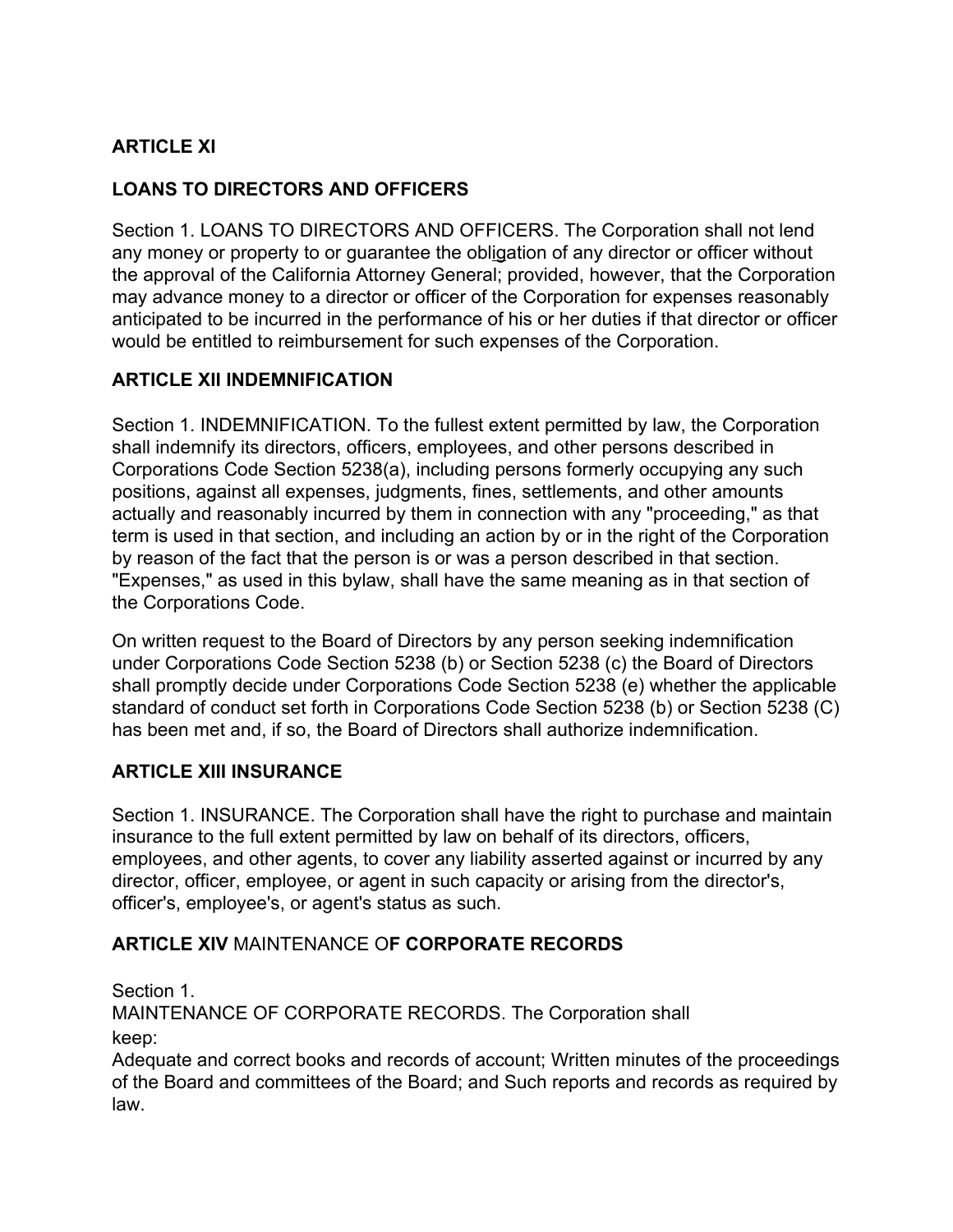## **ARTICLE XV INSPECTION RIGHTS**

Section 1. DIRECTORS' RIGHT TO INSPECT. Every director shall have the right at any reasonable time to inspect the Corporation's books, records, documents of every kind, physical properties, and the records of each subsidiary, as permitted by California and federal law. This right to inspect may be circumscribed in instances where the right to inspect conflicts with California or

aw (e.g., restrictions on the release of educational records under FERPA) pertaining to access to books, records, and documents. The inspection may be made in person or by the director's agent or attorney. The right of inspection includes the right to copy and make extracts of documents as permitted by California and federal law.

Section 2. ACCOUNTING RECORDS AND MINUTES. On written demand on the Corporation, any director may inspect, copy, and make extracts of the accounting books and records and the minutes of the proceedings of the Board of Directors and committees of the Board of Directors at any reasonable time for a purpose reasonably related to the director's interest as a director. Any such inspection and copying may be made in person or by the director's agent or attorney. This right of inspection extends to the records of any subsidiary of the Corporation.

Section 3. MAINTENANCE AND INSPECTION OF ARTICLES AND BYLAWS. The Corporation shall keep at its principal California office the original or a copy of the articles of incorporation and bylaws, as amended to the current date, which shall be open to inspection by the directors at all reasonable times during office hours.

## **ARTICLE XVI REQUIRED REPORTS**

Section 1. ANNUAL REPORTS. The Board of Directors shall cause an annual report to be sent to itself (the members of the Board of Directors) within 120 days after the end of the Corporation's fiscal year. That report shall contain the following information, i

### **a.**

The assets and liabilities, including the trust funds, or the Corporation as of the end of the fiscal year;

The principal changes in assets and liabilities, including trust funds;

The Corporation's revenue or receipts, both unrestricted and restricted to particular purposes;

The Corporation's expenses or disbursement for both general and restricted purposes;

Any information required under these bylaws; and

An independent accountant's report or, if none, the certificate of an authorized officer of the Corporation that such statements were prepared without audit from the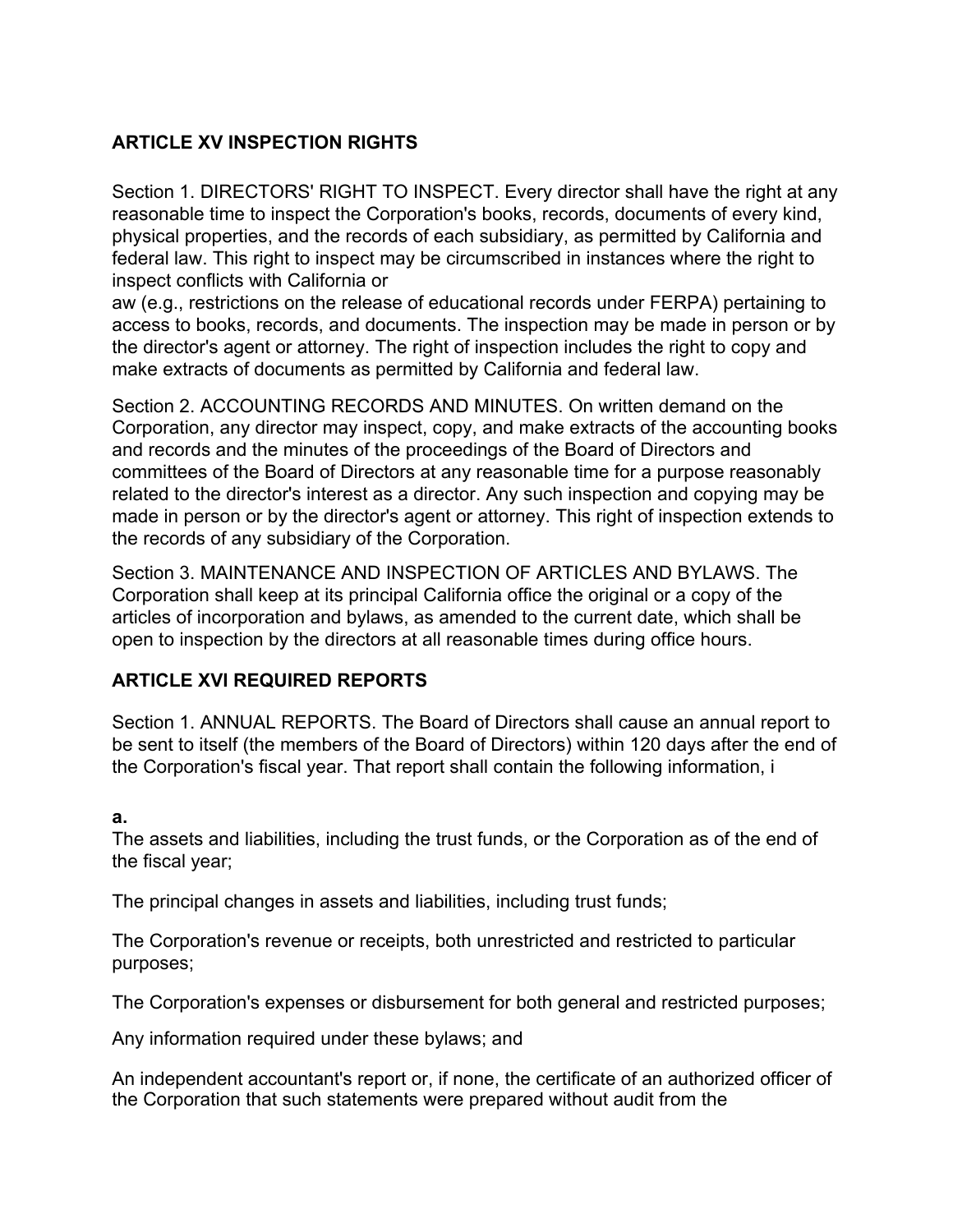Corporation's books and records.

Section 2. ANNUAL STATEMENT OF CERTAIN TRANSACTIONS AND INDEMNIFICATIONS. As part of the annual report to all directors, or as a separate document if no annual report is issued, the Corporation shall, within 120 days after the end of the Corporation's fiscal year, annually prepare and mail or deliver to each director and furnish to each director a statement of any transaction or indemnification of the following kind:

#### (a)

Any transaction (i) in which the Corporation, or its parent or subsidiary, was a party, (i) in which an interested person" had a direct or indirect material financial interest, and (iii) which involved more than \$50,000 or was one of several transactions with the same interested person involving, in the aggregate, more than \$50,000. For this purpose, an "interested person" is either:

Any director or officer of the Corporation, its parent, or subsidiary (but mere common directorship shall not be considered such an interest); or

### *(*2)

Any holder of more than 10 percent of the voting power of the Corporation, its parent, or its subsidiary. The statement shall include a brief description of the transaction, the names of interested persons involved, their relationship to the Corporation, the nature of their interest, provided that if the transaction was with a partnership in which the interested person is a partner, only the interest of the partnership need be stated.

### (6)

The amount and circumstances of any indemnifications aggregating more than \$10,000 paid during the fiscal year to any director or officer of the Corporation pursuant to Article XII of these Bylaws.

### **ARTICLE XVII BYLAW AMENDMENTS**

Section 1. BYLAW AMENDMENTS. The Board of Directors may adopt, amend or repeal any of these Bylaws by a majority of the directors present at a meeting duly held at which a quorum is present, except that no amendment shall make any provisions of these Bylaws inconsistent with the Corporation's Articles of Incorporation, or any laws.

### **ARTICLE XVIII FISC***A***L YEAR**

Section 1. FISCAL YEAR OF THE CORPORATION. The fiscal year of the Corporation shall begin on July 1st and end on June 30th of each year.

### **CERTIFICATE OF SECRETARY**